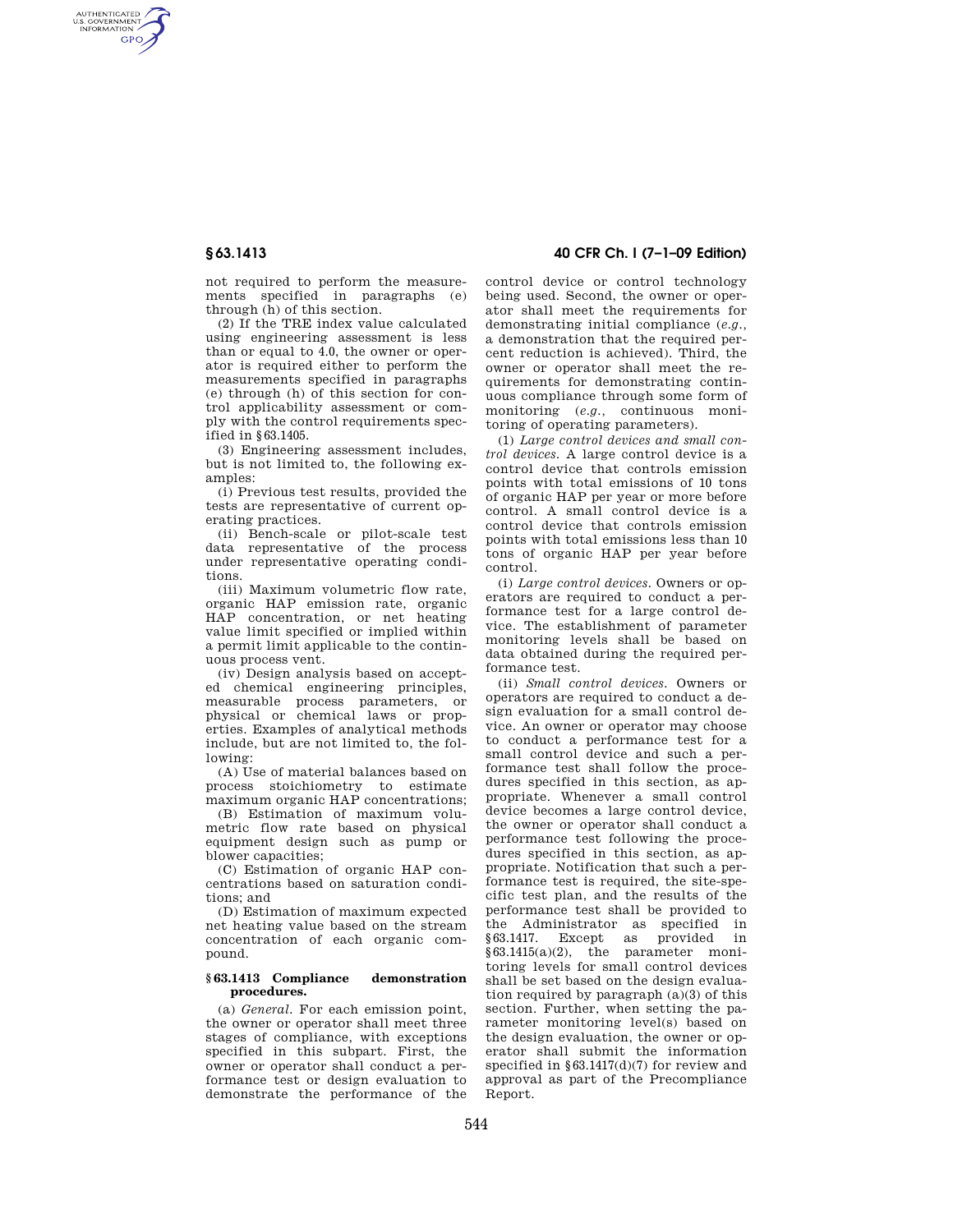(2) *Performance tests.* Performance testing shall be conducted in accordance with the General Provisions at  $§63.7(a)(1), (a)(3), (d), (e)(1), (e)(2), (e)(4),$ (g), and (h), with the exceptions specified in paragraph (a)(1) of this section. Data shall be reduced in accordance with the EPA approved methods specified in this subpart or, if other test methods are used, the data and methods shall be validated according to the protocol in Method 301 of appendix A of this part.

(i) *Additional control devices not requiring performance tests.* An owner or operator is not required to conduct a performance test when using one of the following control devices:

(A) A boiler or process heater with a design heat input capacity of 44 megawatts or greater.

(B) A boiler or process heater into which the vent stream is introduced with the primary fuel or is used as the primary fuel.

(C) A boiler or process heater burning hazardous waste for which the owner or operator:

(*1*) Has been issued a final permit under 40 CFR part 270 and complies with the requirements of 40 CFR part 266, subpart H; or

(*2*) Has certified compliance with the interim status requirements of 40 CFR part 266, subpart H.

(D) A hazardous waste incinerator for which the owner or operator has been issued a final permit under 40 CFR part 270 and complies with the requirements of 40 CFR part 264, subpart O, or has certified compliance with the interim status requirements of 40 CFR part 265, subpart O.

(E) A control device for which a performance test was already conducted for determining compliance with another regulation promulgated by the EPA, provided the test was conducted using the same Methods specified in this section, and either no deliberate process changes have been made since the test, or the owner or operator can demonstrate that the results of the performance test, with or without adjustments, reliably demonstrate compliance despite process changes. Parameter monitoring levels established based on such a performance test may be used for purposes of demonstrating continuous compliance with this subpart.

(ii) *Exceptions to performance test requirements in the General Provisions.* (A) Performance tests shall be conducted at maximum representative operating conditions achievable during either the 6-month period ending 2 months before the Notification of Compliance Status required by §63.1417(e) is due, or during the 6-month period surrounding the date of the performance test (*i.e.,* the period beginning 3 months prior to the performance test and ending 3 months after the performance test). In achieving maximum representative operating conditions, an owner or operator is not required to cause damage to equipment, make a product that does not meet an existing specification for sale to a customer, or make a product in excess of demand.

(B) When §63.7(g) references the Notification of Compliance Status requirements in §63.9(h), the requirements in §63.1417(e) shall apply for purposes of this subpart.

(C) Performance tests shall be performed no later than 150 days after the compliance dates specified in this subpart (*i.e.,* in time for the results to be included in the Notification of Compliance Status), rather than according to the time periods in  $§ 63.7(a)(2)$ .

(3) *Design evaluations.* To demonstrate the organic HAP removal efficiency for a control device or control technology, a design evaluation shall address the composition and organic concentration of the vent stream(s) entering the control device or control technology, the operating parameters of the control device or control technology, and other conditions or parameters that reflect the performance of the control device or control technology. A design evaluation also shall address other vent stream characteristics and control device operating parameters as specified in any one of paragraphs  $(a)(3)(i)$ through (vi) of this section, depending on the type of control device that is used. If the vent stream(s) is not the only inlet to the control device, the efficiency demonstration also shall consider all other vapors, gases, and liquids, other than fuels, received by the control device.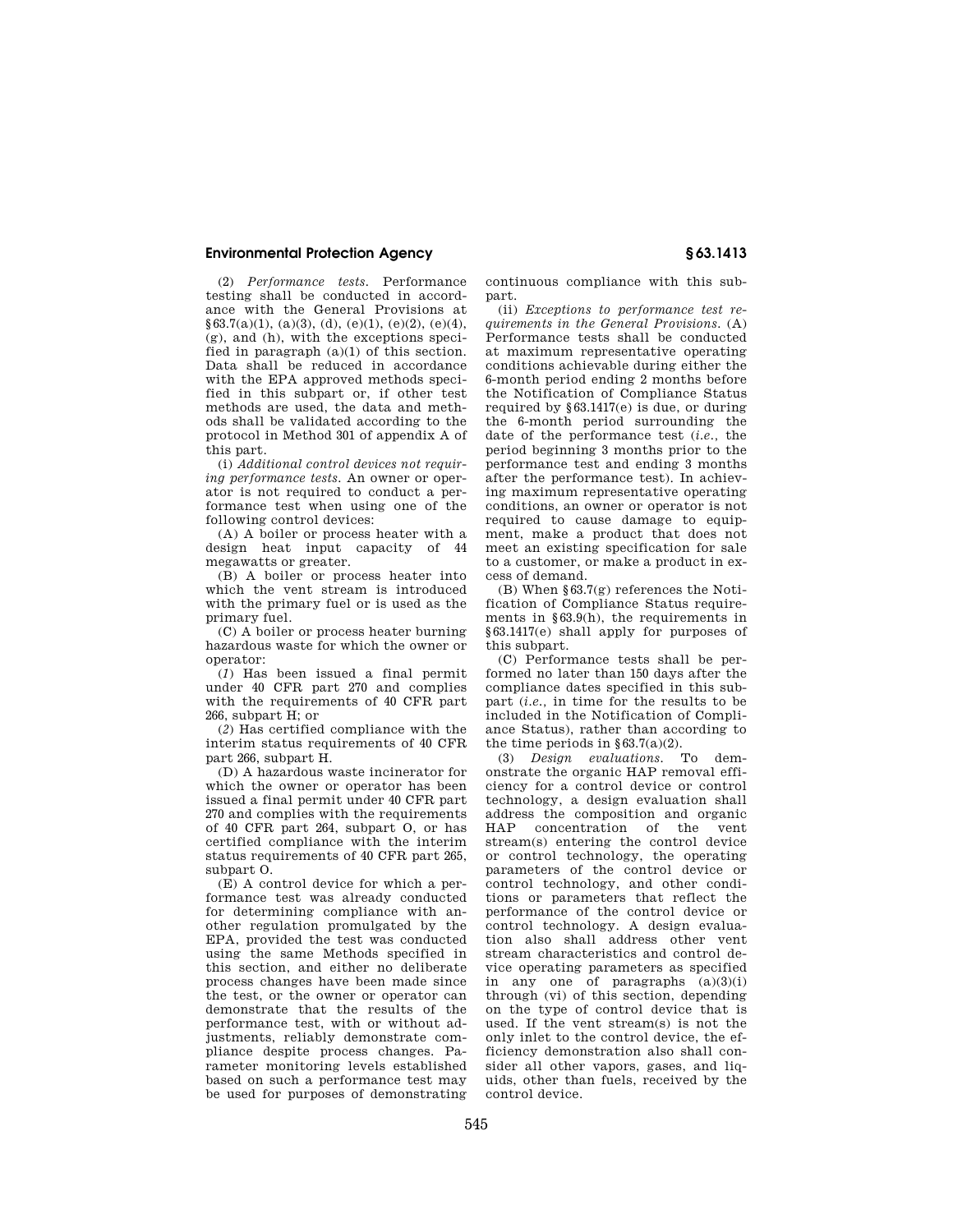(i) For a scrubber, the design evaluation shall consider the vent stream composition, constituent concentrations, liquid-to-vapor ratio, scrubbing liquid flow rate and concentration. temperature, and the reaction kinetics of the constituents with the scrubbing liquid. The design evaluation shall establish the design exhaust vent stream organic compound concentration level and include the additional information in paragraphs  $(a)(3)(i)(A)$  and  $(B)$  of this section for trays and a packed column scrubber:

(A) Type and total number of theoretical and actual trays; and

(B) Type and total surface area of packing for entire column, and for individual packed sections if column contains more than one packed section.

(ii) For a condenser, the design evaluation shall consider the vent stream flow rate, relative humidity, and temperature and shall establish the design outlet organic HAP compound concentration level, design average temperature of the condenser exhaust vent stream, and the design average temperatures of the coolant fluid at the condenser inlet and outlet. The temperature of the gas stream exiting the condenser shall be measured and used to establish the outlet organic HAP concentration.

(iii) For a carbon adsorption system that regenerates the carbon bed directly onsite in the control device, such as a fixed-bed adsorber, the design evaluation shall consider the vent stream flow rate, relative humidity, and temperature and shall establish the design exhaust vent stream organic compound concentration level, adsorption cycle time, number and capacity of carbon beds, type and working capacity of activated carbon used for carbon beds, design total regeneration stream mass or volumetric flow over the period of each complete carbon bed regeneration cycle, design carbon bed temperature after regeneration, design carbon bed regeneration time, and design service life of carbon. For vacuum desorption, the pressure drop shall be included.

(iv) For a carbon adsorption system that does not regenerate the carbon bed directly onsite in the control device, such as a carbon canister, the de-

## **§ 63.1413 40 CFR Ch. I (7–1–09 Edition)**

sign evaluation shall consider the vent stream mass or volumetric flow rate, relative humidity, and temperature and shall establish the design exhaust vent stream organic compound concentration level, capacity of carbon bed, type and working capacity of activated carbon used for carbon bed, and design carbon replacement interval based on the total carbon working capacity of the control device and source operating schedule.

(v) For an enclosed combustion device with a minimum residence time of 0.5 seconds and a minimum temperature of 760 C, the design evaluation shall document that these conditions exist.

(vi) For a combustion control device that does not satisfy the criteria in paragraph  $(a)(3)(v)$  of this section, the design evaluation shall address the following characteristics, depending on the type of control device:

(A) For a thermal vapor incinerator, the design evaluation shall consider the autoignition temperature of the organic HAP, shall consider the vent stream flow rate, and shall establish the design minimum and average temperature in the combustion zone and the combustion zone residence time.

(B) For a catalytic vapor incinerator, the design evaluation shall consider the vent stream flow rate and shall establish the design minimum and average temperatures across the catalyst bed inlet and outlet.

(C) For a boiler or process heater, the design evaluation shall consider the vent stream flow rate, shall establish the design minimum and average flame zone temperatures and combustion zone residence time, and shall describe the method and location where the vent stream is introduced into the flame zone.

(4) *Establishment of parameter monitoring levels.* The owner or operator of a control device that has one or more parameter monitoring level requirements specified under this subpart, or specified under subparts referenced by this subpart, shall establish a maximum or minimum level, as denoted on Table 4 of this subpart, for each measured parameter using the procedures specified in paragraph  $(a)(4)(i)$  or (ii) of this section. Except as otherwise provided in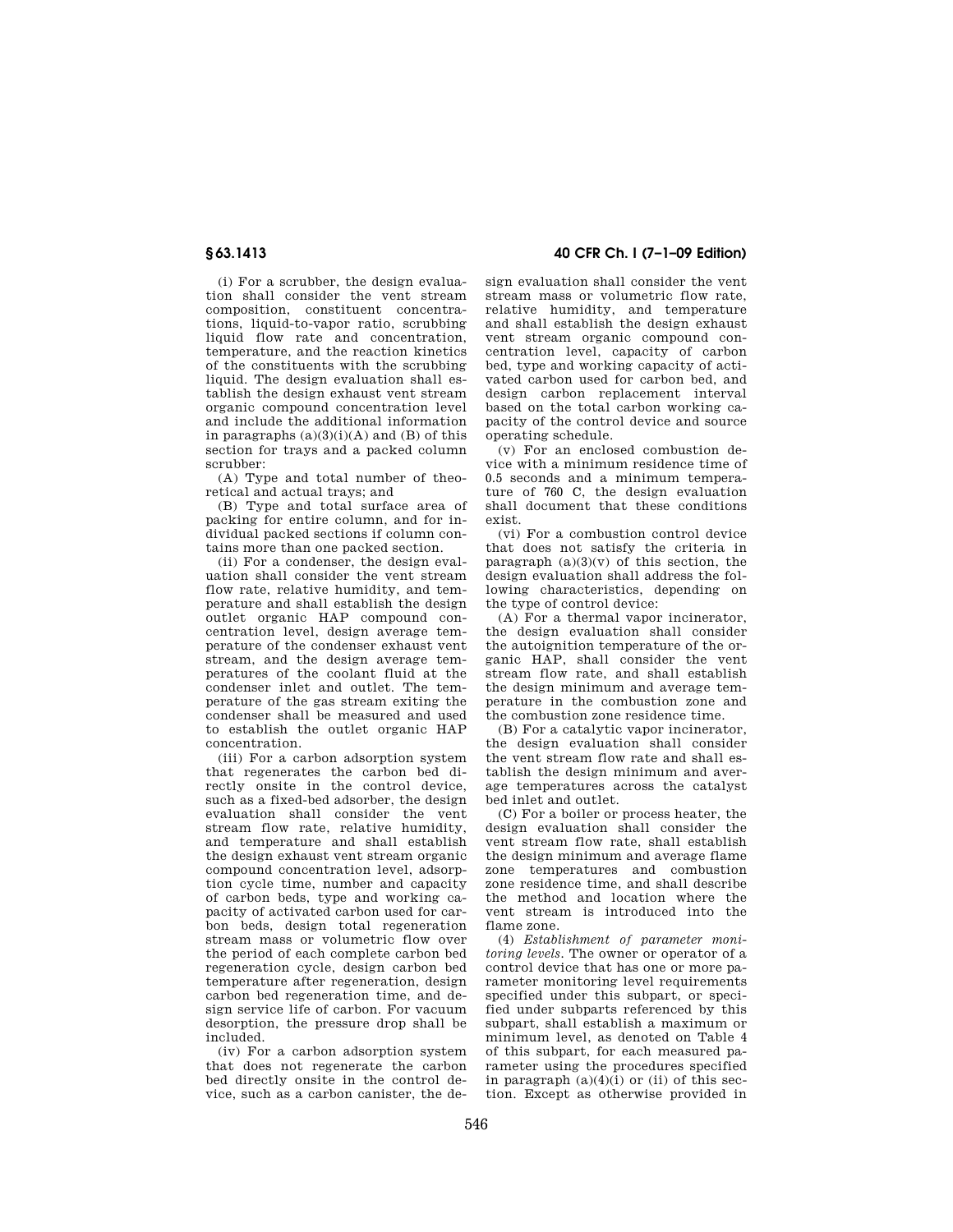this subpart, the owner or operator shall operate control devices such that the daily average, batch cycle daily average, or block average of monitored parameters, established as specified in this paragraph, remains above the minimum level or below the maximum level, as appropriate.

(i) *Establishment of parameter monitoring levels based on performance tests*— (A) *Emission points other than batch process vents.* During initial compliance testing, the appropriate parameter shall be continuously monitored during the required 1-hour test runs. The monitoring level(s) shall then be established as the average of the maximum (or minimum) point values from the three test runs. The average of the maximum values shall be used when establishing a maximum level, and the average of the minimum values shall be used when establishing a minimum level.

(B) *Aggregate batch vent streams.* For aggregate batch vent streams the monitoring level shall be established in accordance with paragraph  $(a)(4)(i)(A)$  of this section.

(C) *Batch process vents.* The monitoring level(s) shall be established using the procedures specified in paragraphs  $(a)(4)(i)(C)(1)$  or  $(2)$  of this section. For batch process vents complying with the percent reduction standards specified in §63.1406 or §63.1407, parameter monitoring levels shall be established by the design evaluation, or during the performance test so that the specified percent reduction from §63.1406 or §63.1407, as appropriate, is met.

(*1*) If more than one batch emission episode or more than one portion of a batch emission episode has been selected to be controlled, a single level for the batch cycle shall be calculated as follows:

(*i*) During initial compliance testing, the appropriate parameter shall be monitored continuously and recorded once every 15 minutes at all times when batch emission episodes, or portions thereof, selected to be controlled are vented to the control device. A minimum of three recorded values shall be obtained for each batch emission episode, or portion thereof, regardless of the length of time emissions are occurring.

(*ii*) The average monitored parameter value shall be calculated for each batch emission episode, or portion thereof, in the batch cycle selected to be controlled. The average shall be based on all values measured during the required performance test.

(*iii*) If the level to be established is a maximum operating parameter, the level shall be defined as the minimum of the average parameter values from each batch emission episode, or portion thereof, in the batch cycle selected to be controlled (*i.e.,* identify the batch emission episode, or portion thereof, which requires the lowest parameter value in order to assure compliance; the average parameter value that is necessary to assure compliance for that batch emission episode, or portion thereof, shall be the level for all batch emission episodes, or portions thereof, in the batch cycle that are selected to be controlled).

(*iv*) If the level to be established is a minimum operating parameter, the level shall be defined as the maximum of the average parameter values from each batch emission episode, or portion thereof, in the batch cycle selected to be controlled (*i.e.,* identify the batch emission episode, or portion thereof, which requires the highest parameter value in order to assure compliance; the average parameter value that is necessary to assure compliance for that batch emission episode, or portion thereof, shall be the level for all batch emission episodes, or portions thereof, in the batch cycle that are selected to be controlled).

(*v*) Alternatively, an average monitored parameter value shall be calculated for the entire batch cycle based on all values recorded during each batch emission episode, or portion thereof, selected to be controlled.

(*2*) Instead of establishing a single level for the batch cycle, as described in paragraph  $(a)(4)(i)(C)(1)$  of this section, an owner or operator may establish separate levels for each batch emission episode, or portion thereof, selected to be controlled. Each level shall be determined as specified in paragraphs  $(a)(4)(i)(C)(1)(i)$  through  $(v)$ of this section.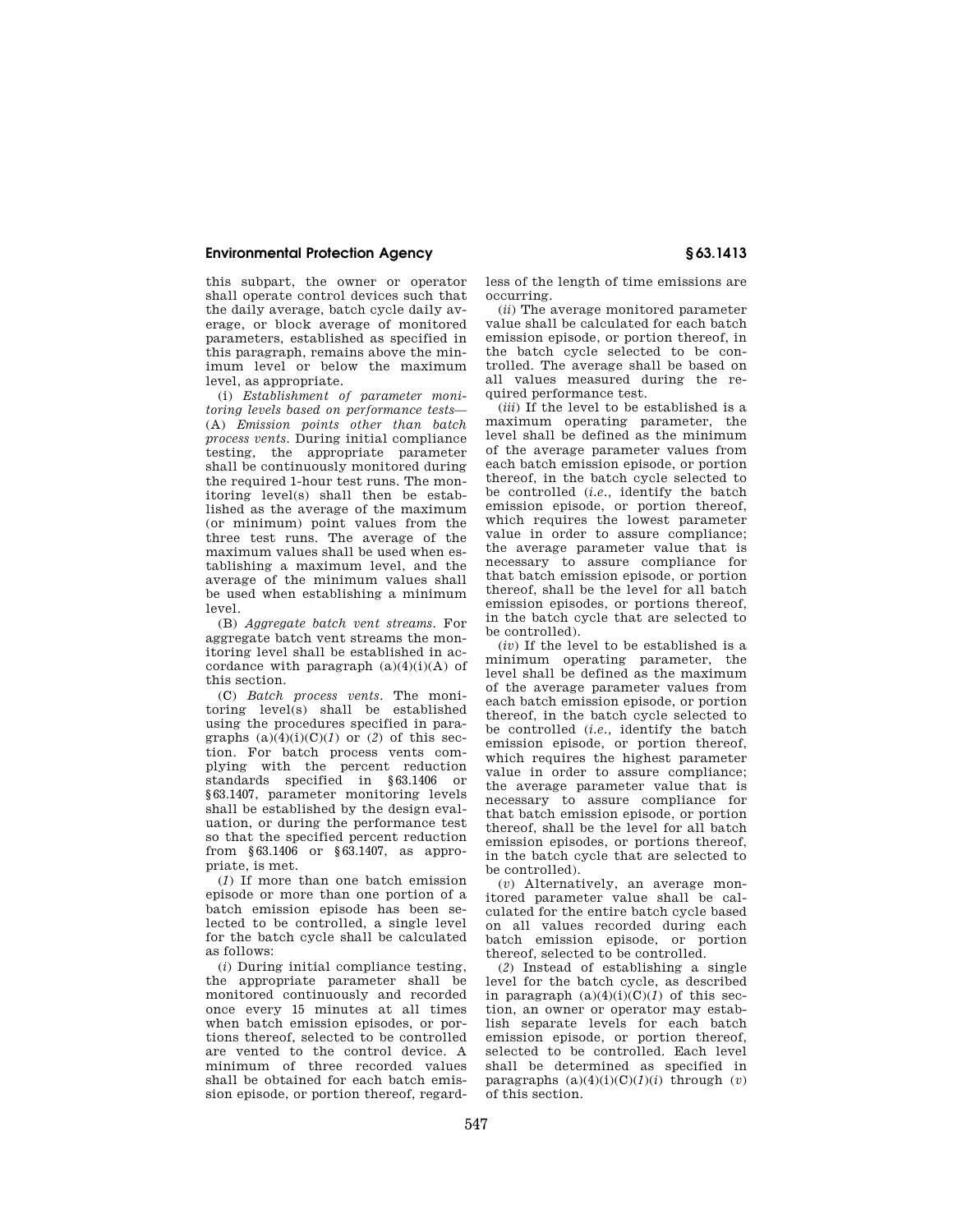(*3*) The batch cycle shall be defined in the Notification of Compliance Status, as specified in  $\S 63.1417(e)(2)$ . Said definition shall include an identification of each batch emission episode. The definition of batch cycle shall also include the information required to determine parameter monitoring compliance for partial batch cycles (*i.e.,* when part of a batch cycle is accomplished during 2 different operating days) for those parameters averaged on a batch cycle daily average basis.

(ii) *Establishment of parameter monitoring levels based on performance tests, engineering assessments, and/or manufacturer's recommendations.* Parameter monitoring levels may be established based on the parameter values measured during the performance test supplemented by engineering assessments and/or manufacturer's recommendations. Performance testing is not required to be conducted over the entire range of expected parameter values. When setting the parameter monitoring level(s) using the procedures specified in this paragraph, the owner or operator shall submit the information specified in §63.1417(d)(7) for review and approval as part of the Precompliance Report.

(b) *Initial and continuous compliance for storage vessels.* (1) Initial compliance with the percent reduction standard specified in §63.1404(a)(1) shall be demonstrated following the procedures in 40 CFR part 63, subpart SS.

(2) Initial compliance with the work<br>practice standard specified in standard specified in §63.1404(a)(2) shall be demonstrated following the procedures in 40 CFR part 63, subpart WW.

(3) Continuous compliance with the percent reduction standard specified in §63.1404(a)(1) shall be demonstrated following the procedures in 40 CFR part 63, subpart SS.

(4) Continuous compliance with the work practice standard specified in  $§63.1404(a)(2)$  shall be demonstrated following the procedures in 40 CFR part 63, subpart WW.

(5) Initial and continuous compliance with the alternative standard specified in §63.1404(b) shall be demonstrated following the procedures in paragraph (f) of this section.

## **§ 63.1413 40 CFR Ch. I (7–1–09 Edition)**

(c) *Initial and continuous compliance for continuous process vents.* (1) Initial compliance with the percent reduction standard specified in  $§63.1405(a)(2)$  shall be demonstrated following the procedures in 40 CFR part 63, subpart SS.<br>(2) Initial compliance with

compliance  $§63.1405(a)(1)$  (venting of emissions to a flare) shall be demonstrated following the procedures specified in paragraph (g) of this section.

(3) Continuous compliance with the percent reduction standard specified in §63.1405(a)(2) shall be demonstrated following the procedures in 40 CFR part 63, subpart SS.

(4) Continuous compliance with  $§63.1405(a)(1)$  (venting of emissions to a flare) shall be demonstrated following the continuous monitoring procedures specified in §63.1415.

(5) Initial and continuous compliance with the alternative standard specified in §63.1405(b) shall be demonstrated following the procedures in paragraph (f) of this section.

(d) *Initial and continuous compliance for aggregate batch vent streams.* (1) Initial compliance with the percent reduction standard specified in  $§63.1408(a)(1)(ii)$  and  $(2)(ii)$  shall be demonstrated following the procedures for continuous process vents specified in paragraph  $(c)(1)$  of this section.

(2) Initial compliance with  $§63.1408(a)(1)(i)$  and  $(2)(i)$  (venting of emissions to a flare) shall be demonstrated following the procedures specified in paragraph  $(g)$  of this section.

(3) Continuous compliance with the percent reduction standard specified in  $§63.1408(a)(1)(ii)$  and  $(2)(ii)$  shall be demonstrated following the procedures for continuous process vents specified in paragraph (c)(3) of this section.

(4) Continuous compliance with  $§63.1408(a)(1)(i)$  and  $(a)(2)(i)$  (venting of emissions to a flare) shall be demonstrated following the continuous monitoring procedures specified in §63.1415.

(5) Initial and continuous compliance with the alternative standard specified in §63.1408(b)(1) shall be demonstrated following the procedures in paragraph (f) of this section.

(6) Initial and continuous compliance with the mass emission limit specified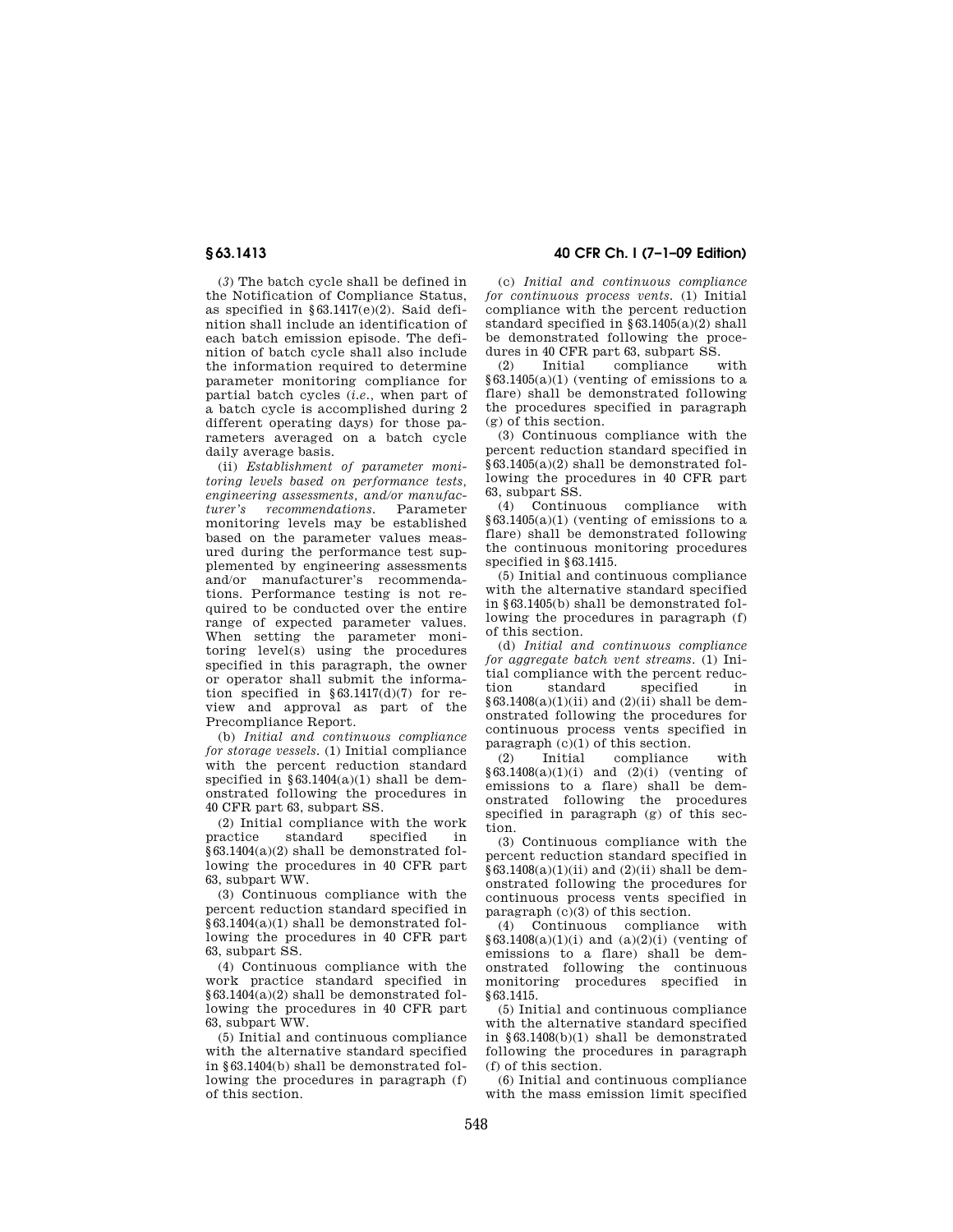in §63.1408(b)(2) shall be demonstrated following the procedures in paragraph (e)(2) of this section.

(e) *Initial and continuous compliance for batch process vents*—(1) *Compliance with percent reduction standards.* Owners or operators opting to comply with the percent reduction standards specified in  $§63.1406(a)(1)(ii)$  and  $(a)(2)(ii)$  or  $$63.1407(a)(2)(ii)$  and  $(a)(3)(ii)$  shall select portions of the batch process vent emissions (*i.e.,* select batch emission episodes or portions of batch emission episodes) to be controlled such that the specified percent reduction is achieved for the batch cycle. Paragraphs  $(e)(1)(i)$ and (ii) of this section specify how the performance of a control device or control technology is to be determined. Paragraph (e)(1)(iii) of this section specifies how to demonstrate that the required percent emission reduction is achieved for the batch cycle.

(i) *Design evaluation.* The design evaluation shall comply with the provisions in paragraph (a)(3) of this section. The design evaluation shall include the value(s) and basis for the parameter<br>monitoring level(s) required by monitoring §63.1415. The design evaluation shall determine either of the following:

(A) *Each batch emission episode.* The control device efficiency for each batch emission episode that the owner or operator selects to control.

(B) *One or more representative batch emission episodes.* The control device efficiency for one or more batch emission episodes provided that the owner or operator demonstrates that the control device achieves the same or higher efficiency for all other batch emission episodes that the owner or operator selects to control.

(ii) *Performance test.* An owner or operator shall conduct performance tests following the procedures in paragraph  $(e)(1)(ii)(A)$  of this section, the procedures in paragraph  $(e)(1)(ii)(B)$  of this section, or a combination of the two<br>procedures. Under paragraph paragraph  $(e)(1)(ii)(A)$  of this section, a performance test is conducted for each batch emission episode selected for control. Under paragraph  $(e)(1)(ii)(B)$  of this section, an owner or operator groups together several batch emission episodes and conducts a single performance test for the batch emission episode that is the most challenging, in terms of achieving emission reductions, for the control device or control technology; thereby demonstrating that the achieved emission reduction for the tested batch emission episode is the minimum control device or control technology performance expected for each batch emission episode in the group. An owner or operator may use the concept provided by paragraph  $(e)(1)(ii)(B)$  of this section for several different groups of batch emission episodes.

(A) *Testing each batch emission episode.*  A performance test shall be performed for each batch emission episode, or portion thereof, that the owner or operator selects to control. Performance tests shall be conducted using the testing procedures specified in §63.1414(a) and (b) and the following procedures:

(*1*) Only one test (*i.e.,* only one run) is required for each batch emission episode selected by the owner or operator for control.

(*2*) Except as specified in paragraph  $(e)(1)(ii)(A)(3)$  of this section, the performance test shall be conducted over the entire period of emissions selected by the owner or operator for control.

(*3*) An owner or operator may choose to test only those periods of the batch emission episode during which the emission rate for the entire batch emission episode can be determined or during which the organic HAP emissions are greater than the average emission rate of the batch emission episode. The owner or operator choosing either of these options shall develop an emission profile illustrating the emission rate (kilogram per unit time) over the entire batch emission episode, based on either process knowledge or test data, to demonstrate that test periods are representative. Examples of information that could constitute process knowledge include calculations based on material balances and process stoichiometry. Previous test results may be used to develop the emission profile provided the results are still relevant to the current batch process vent conditions. The emission profile shall be included in the site-specific test plan required by §63.1417(h)(2).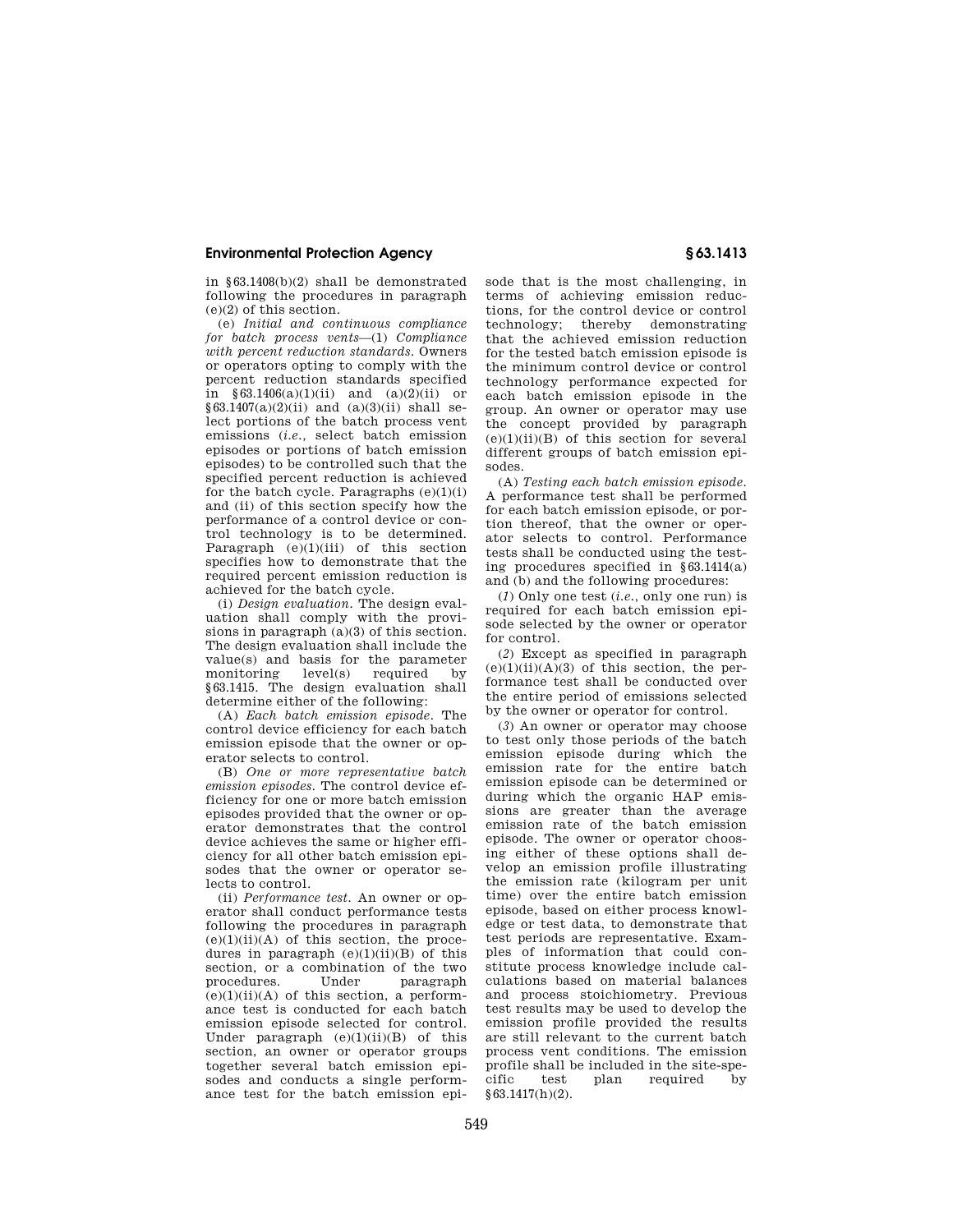(*4*) When choosing sampling sites using the methods specified in §63.1414(a)(1), inlet sampling sites shall be located as specified in paragraphs  $(e)(1)(ii)(A)(4)(i)$  and  $(ii)$  of this section. Outlet sampling sites shall be located at the outlet of the control device prior to release to the atmosphere.

(*i*) The control device inlet sampling site shall be located at the exit from the batch unit operation after any condensers operating as process condensers and before any control device.

(*ii*) If a batch process vent is introduced with the combustion air or as a secondary fuel into a boiler or process heater with a design capacity less than 44 megawatts, selection of the location of the inlet sampling sites shall ensure the measurement of total organic HAP concentrations in all batch process vents and primary and secondary fuels introduced into the boiler or process heater.

(B) *Testing only the most challenging batch emission episode.* Under this paragraph, an owner or operator groups together several batch emission episodes and conducts a single performance test for the batch emission episode that is the most challenging, in terms of achieving emission reductions, for the control device or control technology;<br>thereby demonstrating that the demonstrating achieved emission reduction for the tested batch emission episode is the minimum control device or control technology performance expected for each batch emission episode in the group. The owner or operator shall use the control device efficiency determined from the performance test for all the other batch emission episodes in that group for purposes of paragraph (e)(2)(iii) of this section. Performance tests shall be conducted using the testing procedures specified in §63.1414(a) and (b) and the following procedures:

(*1*) The procedures specified in paragraphs (e)(2)(ii)(A)(*2*) through (*4*) of this section.

(*2*) Develop an emission profile illustrating the emission rate (kilogram/ unit time) for each period of emissions to be addressed by the performance test. The emission profile shall be based on either process knowledge or test data. Examples of information that could constitute process knowl-

**§ 63.1413 40 CFR Ch. I (7–1–09 Edition)** 

edge include calculations based on material balances and process stoichiometry. Previous test results may be used to develop the emission profile provided the results are still relevant to the current batch process vent conditions. The emission profile shall be included in the site-specific test plan required by §63.1417(h)(2).

(*3*) Provide rationale for why the control device efficiency for all the other batch emission episodes in the group will be greater than or equal to the control device efficiency achieved during the tested period of the most challenging batch emission episode in the group, as specified in the Notification of Compliance Status Report required by §63.1417(e).

(iii) *Batch cycle percent reduction.* The percent reduction for the batch cycle for an individual reactor batch process vent and the overall percent reduction for the collection of non-reactor batch process vents within the affected source shall be determined using Equation 1 of this section and the control device efficiencies specified in paragraphs  $(e)(1)(iii)(A)$  through  $(C)$  of this section. All information used to calculate the batch cycle percent reduction for an individual reactor batch process vent, including a definition of the batch cycle identifying all batch emission episodes, shall be recorded as specified in  $§63.1416$  (d)(1)(ii). All information used to calculate the overall percent reduction for the collection of non-reactor batch process vents within the affected source, including a list of all batch emission episodes from the collection of non-reactor batch process vents within the affected source, shall be recorded as specified in §63.1416  $(d)(1)(ii)$ . This information shall include identification of those batch emission episodes, or portions thereof, selected for control. This information shall include estimates of uncontrolled organic HAP emissions for those batch emission episodes, or portions thereof, that are not selected for control, determined as specified in paragraph  $(e)(2)(iii)(D)$  or  $(E)$  of this section.

$$
PR = \frac{\sum\limits_{i=1}^{n} E_{unc} + \sum\limits_{i=1}^{n} E_{\text{inlet,con}} - \sum\limits_{i=1}^{n} (1 - R) E_{\text{inlet,con}}}{\sum\limits_{i=1}^{n} E_{unc} + \sum\limits_{i=1}^{n} E_{\text{inlet,con}}} (100) \qquad \text{[Eq. 1]}
$$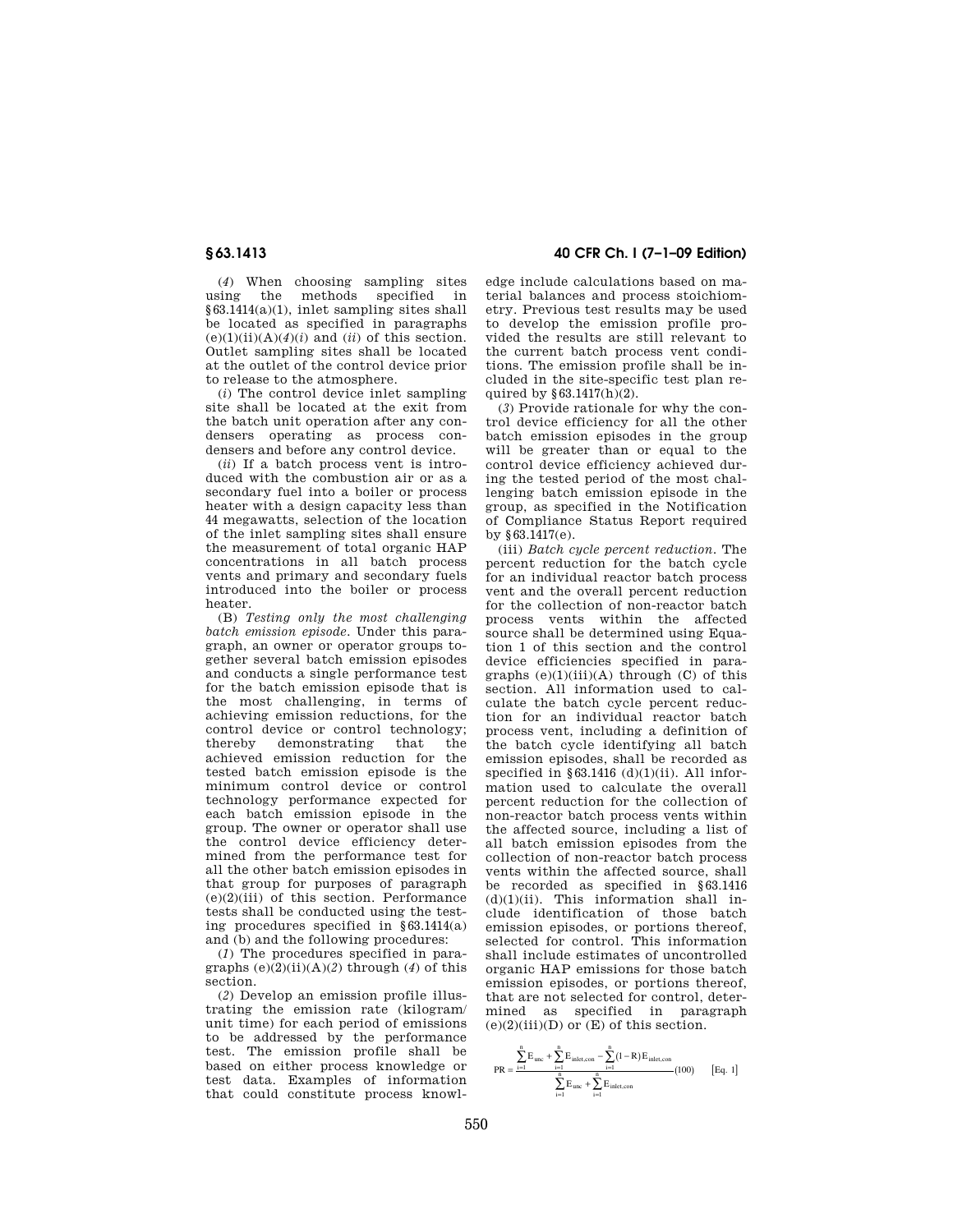Where:

#### PR = Percent reduction.

- Eunc = Mass rate of total organic HAP for uncontrolled batch emission episode i, kg/hr.
- $E_{\text{inlet, con}} =$  Mass rate of total organic HAP for controlled batch emission episode i at the inlet to the control device, kg/hr.
- R = Control efficiency of control device as specified in paragraphs  $(e)(1)(iii)(A)$ through  $(e)(1)(iii)(C)$  of this section. The value of R may vary between batch emission episodes.
- n=Number of uncontrolled batch emission episodes, controlled batch emission episodes, and control devices. The value of n is not necessarily the same for these three items.

(A) When conducting a performance test, the control efficiency of the control device shall be determined following the procedures in §63.1414(b)(4).

(B) For combustion control devices listed in paragraphs  $(a)(2)(i)(A)$  and  $(B)$ of this section and for flares, the control efficiency in Equation 1 of this section shall be 98 percent.

(C) If a performance test is not required, the control efficiency shall be based on the design evaluation specified in paragraph  $(e)(1)(i)$  of this section.

(D) For batch process vents estimated through engineering assessment, as described in  $§63.1414(f)(6)$ , to emit less than 10 tons per year of uncontrolled organic HAP emissions, the owner or operator may use in Equation 1 of this section the emissions determined using engineering assessment or may determine organic HAP emissions using any of the procedures specified in §63.1414(d).

(E) For batch process vents estimated through engineering assessment, as described in  $§63.1414(d)(6)$ , to emit 10 tons per year or greater of uncontrolled organic HAP emissions, organic HAP emissions shall be estimated following the procedures specified in §63.1414(d).

(F) Owners or operators designating a condenser, sometimes operated as a process condenser, as a control device shall conduct inprocess recycling and follow the recordkeeping requirements specified in  $\S 63.1416(d)(1)(vi)$ .

(iv) *Initial compliance with percent reduction standards.* Initial compliance with the percent reduction standards specified in  $§63.1406(a)(1)(ii)$  and  $(2)(ii)$ and  $§63.1407(a)(2)(ii)$  and  $(3)(ii)$  is

achieved when the owner or operator demonstrates, following the procedures in paragraphs  $(e)(1)(i)$  through (iii) of this section, that the required percent reduction is achieved.

(v) *Continuous compliance with percent reduction standards.* Continuous compliance with the percent reduction standards specified in  $§63.1406(a)(1)(ii)$  and  $(2)(ii)$  and  $\frac{63.1407(a)(2)(ii)}{a}$  and  $(3)(ii)$ shall be demonstrated following the<br>continuous monitoring procedures monitoring procedures specified in §63.1415.

(2) *Compliance with mass emission limit standards.* Each owner or operator shall determine initial and continuous compliance with the mass emission limits specified in  $§ 63.1406$  (a)(1)(iii) and  $(a)(2)(iii)$ , according to the following procedures, as appropriate:

(i) If production at an affected source is exclusively non-solvent-based amino/ phenolic resin or is exclusively solventbased amino/phenolic resin, or an owner or operator chooses to meet the non-solvent-based emission limit, the owner or operator shall demonstrate initial and continuous compliance as follows:

(A) *Initial compliance.* Initial compliance shall be based on the average of the first 6 monthly average emission rate data points. The 6-month average shall be compared to the mass emission limit specified in  $§63.1406$  (a)(1)(iii) and  $(a)(2)(iii)$ , as appropriate.

(B) *Continuous compliance.* For the first year of compliance, continuous compliance shall be based on a cumulative average monthly emission rate calculated each month based on the available monthly emission rate data points (*e.g.,* 7 data points after 7 months of operation, 8 data points after 8 months of operation) beginning the first month after initial compliance is demonstrated. The first continuous compliance cumulative average monthly emission rate shall be calculated using the first 7 monthly average emission rate data points. After the first year of compliance, a 12 month rolling average monthly emission rate shall be calculated each month based on the previous 12 monthly emission rate data points. Continuous compliance shall be determined by comparing the cumulative average monthly emission rate or the 12-month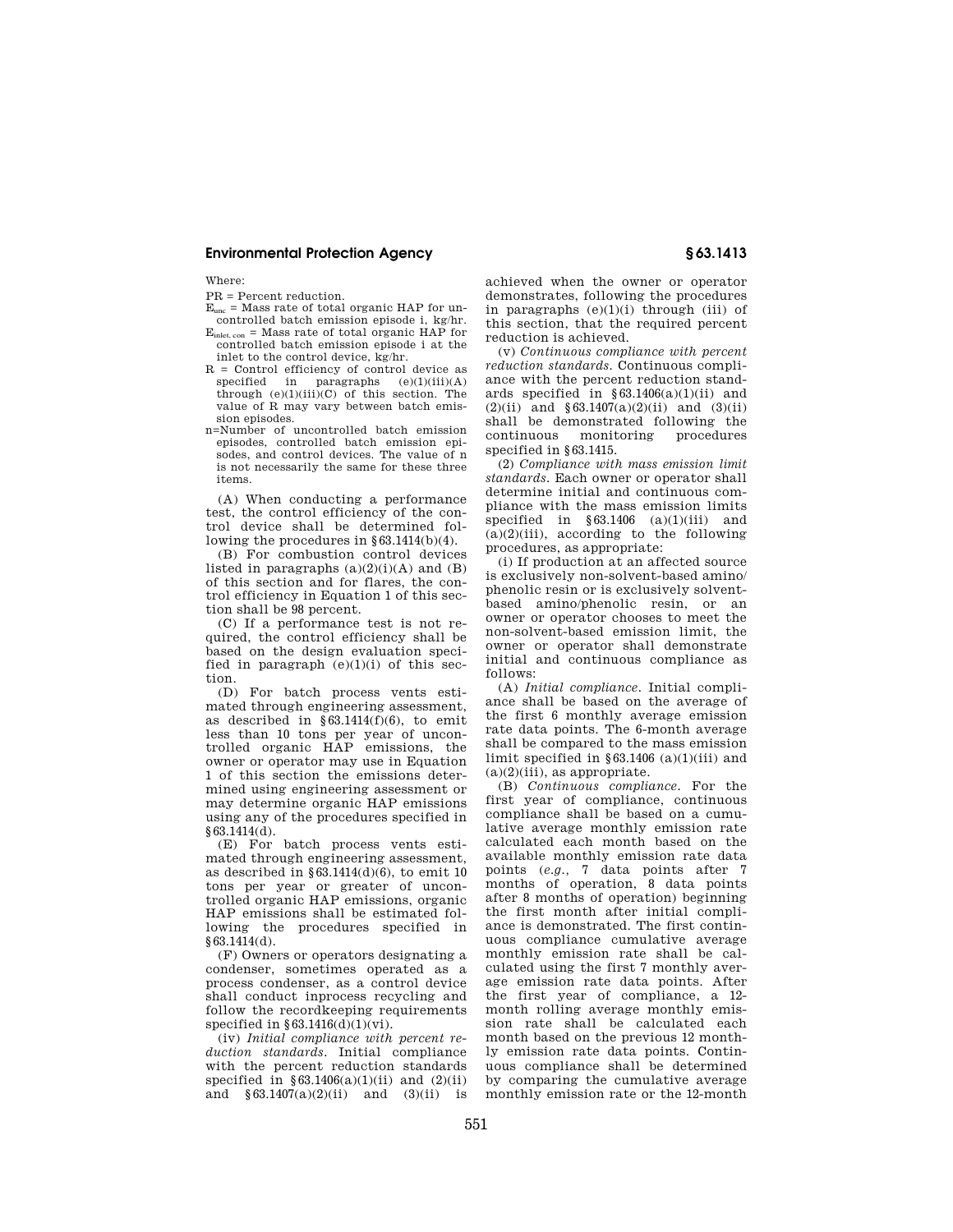rolling average monthly emission rate to the mass emission limit specified in §63.1406 (a)(1)(iii) and (a)(2)(iii), as appropriate.

(C) *Procedures to determine the monthly emission rate.* The monthly emission rate, kilograms of organic HAP per megagram of product, shall be determined at the end of each month using Equation 2 of this section:

$$
ER = \frac{\sum_{i=1}^{n} E_i}{RP_M} \qquad [Eq. 2]
$$

Where:

- ER=Emission rate of organic HAP from reactor batch process vents, kg of HAP/Mg product.
- Ei=Emission rate of organic HAP from reactor batch process vent i as determined using the procedures specified in paragraph  $(e)(2)(i)(C)(1)$  of this section, kg/month.
- RPm=Amount of resin produced in one month as determined using the procedures specified in paragraph  $(e)(2)(i)(C)(4)$  of this section, Mg/month.
- n=Number of batch process vents.

(*1*) The monthly emission rate of organic HAP, in kilograms per month, from an individual batch process vent  $(E<sub>i</sub>)$  shall be determined using Equation 3 of this section. Once organic HAP emissions for a batch cycle  $(E_{cycle})$  have been estimated, as specified in either paragraph  $(e)(2)(i)(C)(2)$  or  $(3)$  of this section, the owner or operator may use the estimated organic HAP emissions  $(E_{\text{cycle}})$  to determine  $E_i$  using Equation 3 of this section until the estimated organic HAP emissions (E<sub>cyclei</sub>) are no longer representative due to a process change or other reasons known to the owner or operator. If organic HAP emissions for a batch cycle (Ecyclei) are determined to no longer be representative, the owner or operator shall redetermine organic HAP emissions for the batch cycle  $(E_{\text{cycle}})$  following the procedures in paragraph  $(e)(2)(i)(C)(2)$  or  $(3)$ of this section, as appropriate.

$$
Ei = \sum_{i=1}^{n} (N_i) (E_{cycle_i})
$$
 [Eq. 3]

Where:

 $E_i$ =Monthly emissions from a batch process vent, kg/month.

## **§ 63.1413 40 CFR Ch. I (7–1–09 Edition)**

- Ni=Number of type i batch cycles performed monthly, cycles/month.
- Ecyclei=Emissions from the batch process vent associated with a single type i batch cycle, as determined using the procedures specified in either paragraph (e)(2)(i)(C)(*2*) or (*3*) of this section, kg/batch cycle.
- n=Number of different types of batch cycles that cause the emission of organic HAP from the batch process vent.

(*2*) For reactor batch process vents estimated through engineering assessment, as described in  $\S 63.1414(d)(6)$ , to emit less than 10 tons per year of uncontrolled organic HAP emissions, the owner or operator may use the emissions determined using engineering assessment in Equation 3 of this section or may determine organic HAP emissions using any of the procedures specified in §63.1414(d). For reactor batch process vents estimated through engineering assessment, as described in  $§63.1414(d)(6)$ , to emit 10 tons per year or greater of uncontrolled organic HAP emissions, uncontrolled organic HAP emissions from the batch emission episodes making up the batch cycle shall be estimated following the procedures specified in §63.1414(d).

(*3*) For reactor batch process vents vented to a control device or control technology, controlled organic HAP emissions shall be determined as follows:

(*i*) Uncontrolled organic HAP emissions shall be determined following the procedures in paragraph  $(e)(2)(i)(C)(2)$ of this section.

(*ii*) Control device or control technology efficiency shall be determined using the procedures in paragraph  $(e)(1)(i)$  of this section for small control devices or the procedures in paragraph  $(e)(1)(ii)$  of this section for large control devices.

(*iii*) Controlled organic HAP emissions shall be determined by applying the control device or control technology efficiency, determined in paragraph  $(e)(2)(i)(C)(3)(ii)$  of this section, to the uncontrolled organic HAP emissions, determined in paragraph  $(e)(2)(i)(C)(3)(i)$  of this section.

(4) The rate of resin produced,  $RP_M$ (Mg/month), shall be determined based on production records certified by the owner or operator to represent actual production for the month. A sample of the records selected by the owner or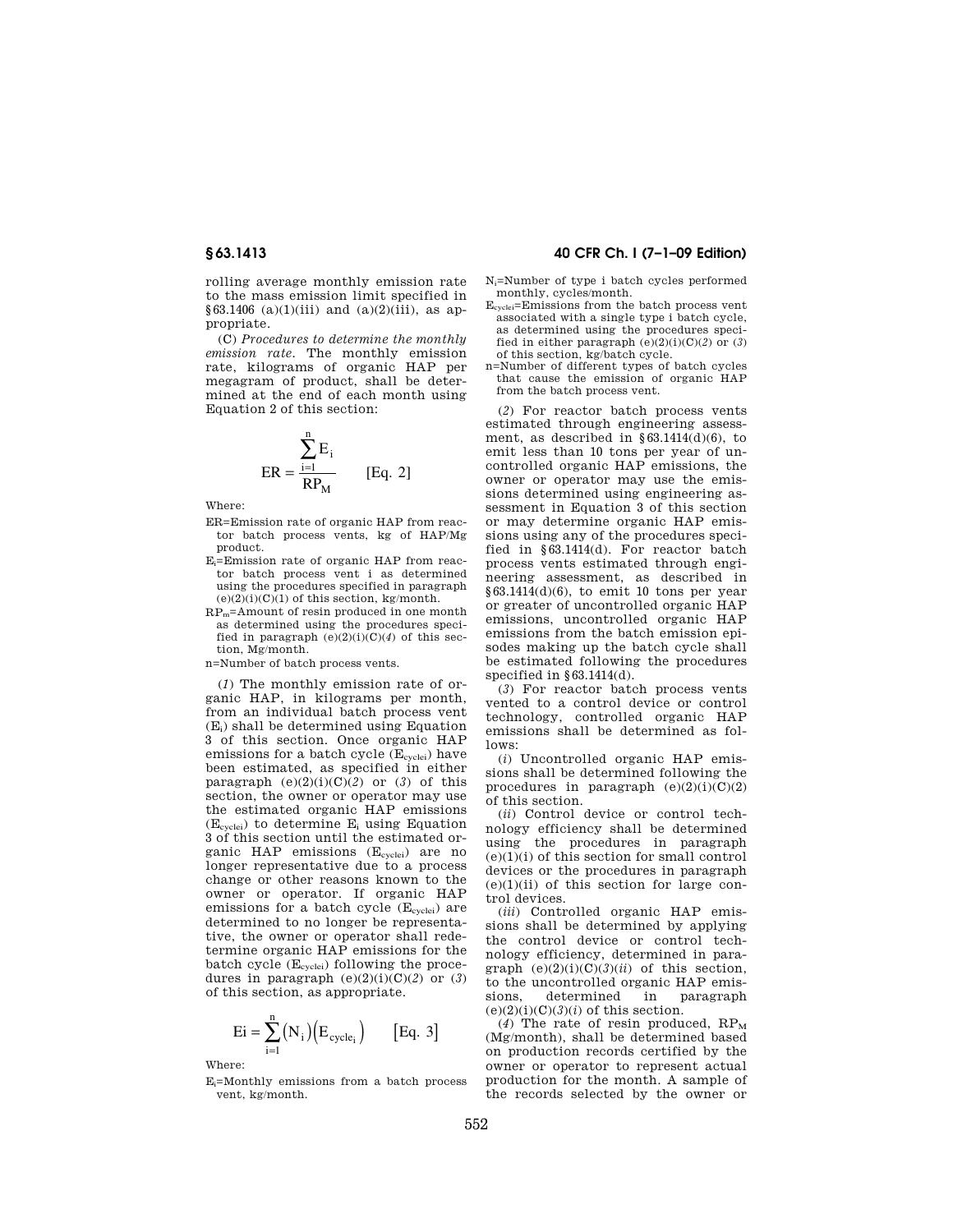operator for this purpose shall be provided to the Administrator in the Precompliance Report as required by  $§63.1417(d).$ 

(ii) If production at an affected source reflects a mix of solvent-based and non-solvent-based resin and the owner or operator does not choose to meet the non-solvent-based emission limit specified in  $§63.1406$  (a)(1)(iii) or  $(a)(2)(iii)$ , as applicable, the owner or operator shall demonstrate initial and continuous compliance as follows:

(A) *Procedures for determining a sitespecific emission limit.* A site-specific emission limit shall be determined using Equation 4 of this section.

$$
SSEL = \frac{(MGs * ELs) + (MGns * ELns)}{MGs + MGns}
$$
 [Eq. 4]

Where:

SSEL=Site specific emission limit, kg of organic HAP/Mg of product.

- MGs=Megagrams of solvent-based resin product produced, megagrams.
- MGns=Megagrams of non-solvent-based resin product produced, megagrams.
- ELs=Emission limit for solvent-based resin product, kg organic HAP/Mg solvent-based resin product.
- ELns=Emission limit for non-solvent-based resin product, kg organic HAP/Mg non-solvent-based resin product.

(B) *Initial compliance.* For purposes of determining initial compliance, the site-specific emission limit shall be based on production for the first 6 months beginning January 20, 2000 or the first 6 months after initial startup, whichever is later. Using the sitespecific emission limit, initial compliance shall be demonstrated using the procedures in paragraph  $(e)(2)(i)(A)$  of this section, as appropriate.

(C) *Continuous compliance.* For purposes of determining continuous compliance for the period of operation starting at the beginning of the 7th month and ending after the 12th month, the site-specific emission limit shall be determined each month based on production for the cumulative period. For purposes of determining continuous compliance after the first year of production, the site-specific emission limit shall be determined each month based on production for a 12 month rolling period. Using the sitespecific emission limit, continuous compliance shall be demonstrated using the procedures in paragraph  $(e)(2)(i)(B)$  of this section, as appropriate.

(3) *Compliance by venting to a flare.*  Initial compliance with the standards specified in  $\S 63.1406(a)(1)(i)$  and  $(a)(2)(i)$ and  $$63.1407(a)(2)(i)$  and  $(a)(3)(i)$  shall be demonstrated following the procedures specified in paragraph (g) of this section. Continuous compliance with these standards shall be demonstrated following the continuous monitoring procedures specified in §63.1415.

(4) *Compliance with alternative standard.* Initial and continuous compliance with the alternative standard specified in §§63.1406(b) and 63.1407(b)(1) shall be demonstrated following the procedures in paragraph (f) of this section.

(f) *Compliance with alternative standard.* Initial and continuous compliance with the alternative standards in §§63.1404(b), 63.1405(b), 63.1406(b), 63.1407(b)(1), and 63.1408(b)(1) are demonstrated when the daily average outlet organic HAP concentration is 20 ppmv or less when using a combustion control device or 50 ppmv or less when using a non-combustion control device. To demonstrate initial and continuous compliance, the owner or operator shall follow the test method specified in  $§63.1414(a)(6)$  and shall be in compliance with the monitoring provisions in §63.1415(e) no later than the initial compliance date and on each day thereafter.

(g) *Flare compliance demonstrations.*  Notwithstanding any other provision of this subpart, if an owner or operator of an affected source uses a flare to comply with any of the requirements of this subpart, the owner or operator shall comply with paragraphs  $(g)(1)$ through  $(3)$  of this section. When using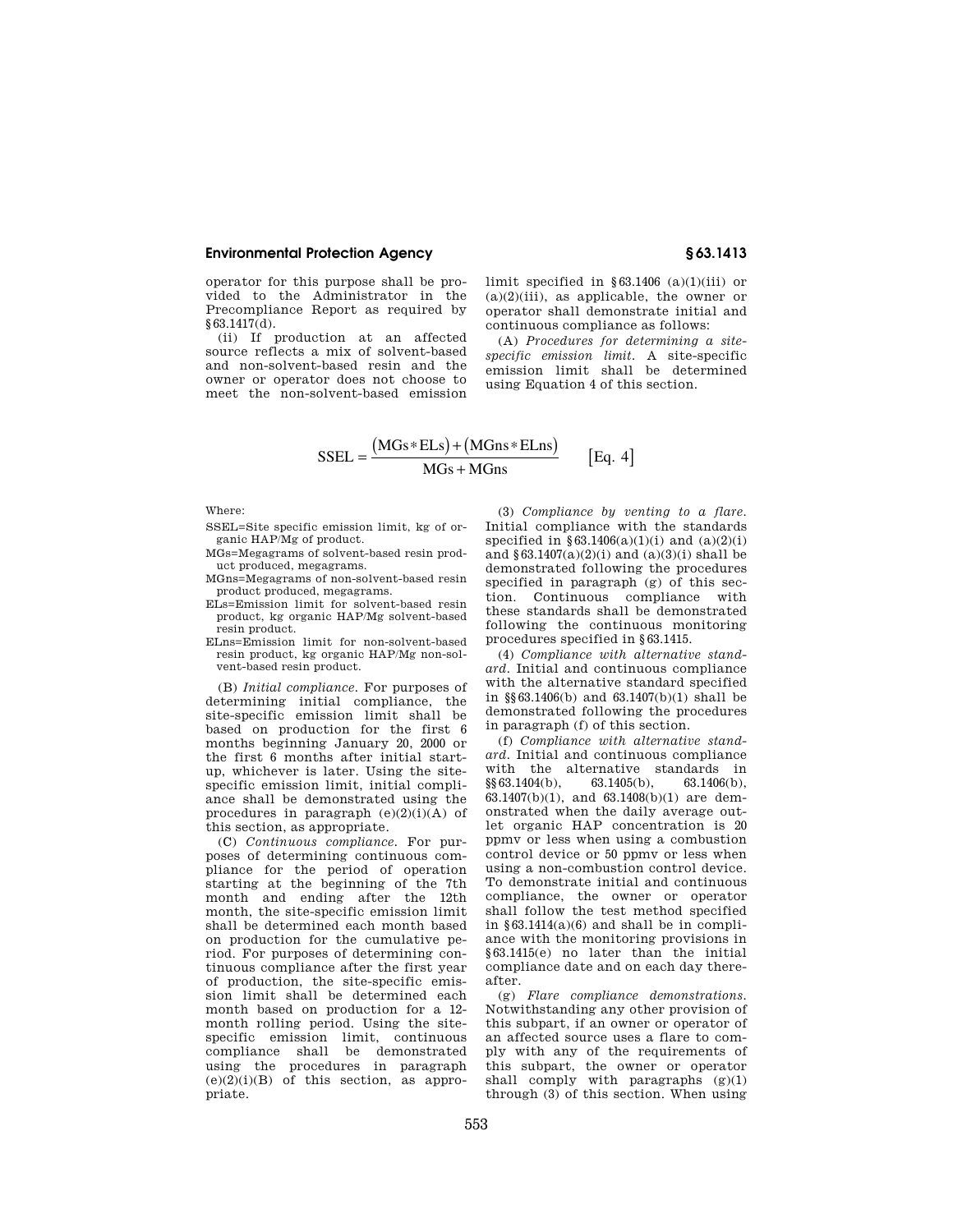a flare to comply, the owner or operator is not required to conduct a performance test to determine percent emission reduction or outlet organic HAP concentration. If a compliance demonstration has been conducted previously for a flare, using the techniques specified in paragraphs  $(g)(1)$ through (3) of this section, that compliance demonstration may be used to satisfy the requirements of this paragraph if either no deliberate process changes have been made since the compliance demonstration, or the results of the compliance demonstration reliably demonstrate compliance despite process changes.

(1) Conduct a visible emission test using the techniques specified in  $$63.11(b)(4)$ .

(2) Determine the net heating value of the gas being combusted using the techniques specified in  $§ 63.11(b)(6)$ .

(3) Determine the exit velocity using the techniques specified in either  $§63.11(b)(7)(i)$  (and §63.11(b)(7)(iii), where applicable) or  $\S 63.11(b)(8)$ , as appropriate.

(h) *Deviations.* Paragraphs (h)(1) through (4) of this section describe deviations from the emission limits, the operating limits, the work practice standards, and the emission standard, respectively. Paragraph (h)(5) of this section describes situations that are not deviations. Paragraph (h)(6) of this section describes periods that are excluded from compliance determinations.

(1) *Deviations from the emission limit.*  The following are deviations from the emission limit:

(i) Exceedance of the condenser outlet gas temperature limit (*i.e.,* having an average value higher than the established maximum level) monitored acto the provisions of §63.1415(b)(3);

(ii) Exceedance of the outlet concentration (*i.e.,* having an average value higher than the established maximum level) monitored according to the provisions of  $\S 63.1415(b)(8)$ ;

(iii) Exceedance of the mass emission limit (*i.e.,* having an average value higher than the specified limit) monitored according to the provisions of paragraph  $(e)(2)$  of this section; and

**§ 63.1413 40 CFR Ch. I (7–1–09 Edition)** 

(iv) Exceedance of the organic HAP outlet concentration limit (*i.e.,* having an average value higher than the specified limit) monitored according to the provisions of §63.1415(e).

(2) *Deviations from the operating limit.*  Exceedance of the parameters monitored according to  $\S 63.1415(b)(1)$ ,  $(b)(2)$ , and (b)(4) through (7) are considered deviations from the operating limit. An exceedance of the monitored parameter has occurred if:

(i) The parameter, averaged over the operating day or block, is below a minimum value established during the initial compliance demonstration; or (ii) The parameter, averaged over the operating day or block, is above the maximum value established during the initial compliance demonstration.

(3) *Deviations from the work practice standard.* If all flames at the pilot light of a flare are absent, there has been a deviation from the work practice standard.

(4) *Deviation from the emission standard.* If an affected source is not operated during periods of startup, shutdown, or malfunction in accordance with  $§63.6(e)(1)$ , there has been a deviation from the emission standard. If monitoring data are insufficient, as described in paragraphs  $(h)(4)(i)$  through (iii) of this section, there has been a deviation from the emission standard.

(i) The period of control device or control technology operation is 4 hours or greater in an operating day, and monitoring data are insufficient to constitute a valid hour of data, as defined in paragraph  $(h)(4)(iii)$  of this section, for at least 75 percent of the operating hours;

(ii) The period of control device or control technology operation is less than 4 hours in an operating day, and more than one of the hours during the period of operation does not constitute a valid hour of data due to insufficient monitoring data; and

(iii) Monitoring data are insufficient to constitute a valid hour of data, as used in paragraphs  $(h)(4)(i)$  and  $(ii)$  of this section, if measured values are unavailable for any of the 15-minute periods within the hour. For data compression systems approved under §63.1417(k)(3), monitoring data are insufficient to calculate a valid hour of